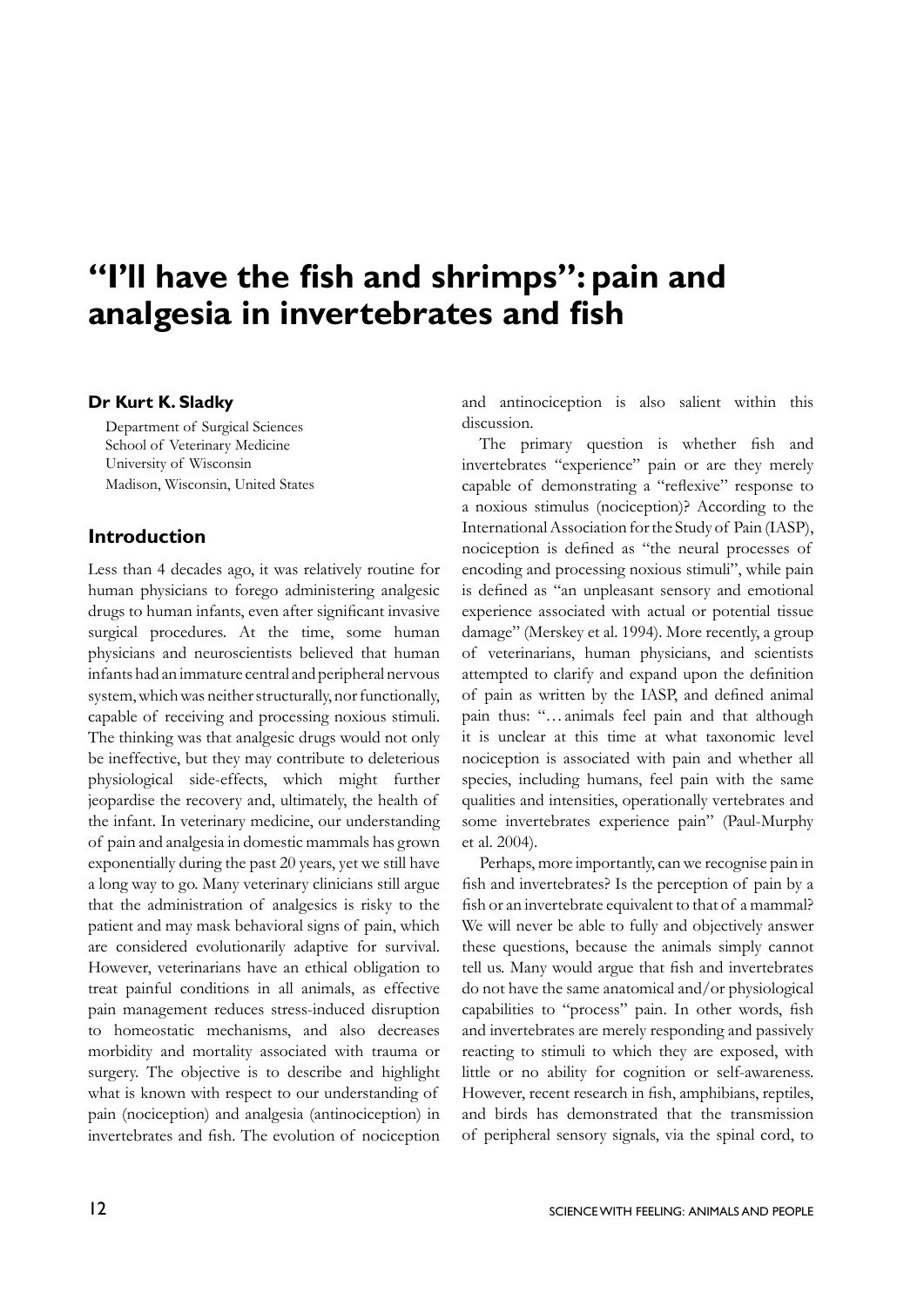midbrain and forebrain regions are homologous to mammalian cortical and limbic structures. Additionally, the endogenous opioid system, which is activated in response to nociception and contributes to analgesia, is also well conserved throughout vertebrate phylogeny. Thus, the physiological and anatomical requirements for pain and analgesia appear to be remarkably similar among all vertebrate species. While much less is known about invertebrates, many species (especially the cephalopods) have well-developed nervous systems, and some species respond to exogenous opioids in a similar manner to that of mammals.

Measuring pain in fish and invertebrates is the most difficult hurdle in the study of pain and analgesic efficacy. Like all nonhuman species, fish and invertebrates are unable to verbally communicate pain. Discriminating normal versus abnormal behaviour can be difficult to define operationally and to measure, and typically requires a clearly defined ethogram. Species-specific behaviour must also be taken into consideration. In addition, painful behaviour is context-specific, such that behaviour in an unfamiliar hospital setting may be very different to behaviour exhibited in a home enclosure. Rather than behaviour, many investigators choose to measure physiologic parameters, such as heart or respiratory rate, body temperature, blood pressure, corticosteroids, catecholamines, amongst others.

Methods for measuring pain in animal species include the adaptation of pain rating scales developed for evaluating pain in human infants. However, pain scales, while objective, are not easily adapted to different animal species. Animal pain, or lack thereof, is also commonly assessed before and after surgical procedures. This method requires the development of a behavioural ethogram, which, in turn, requires the observer to become well versed in subtle behavioural differences through many hours of observation and analysis (videotaped or live observation). Physiological parameters, such as heart rate, respiratory rate, blood pressure, plasma cortisol/ corticosterone and/or catecholamine concentrations, and serum inflammatory markers have also been used to assess an animal's response to pain. An alternative to studying post-surgical pain is to measure pain under strictly controlled laboratory conditions using established behavioural models during which noxious stimuli (e.g., mechanical, thermal, chemical) are applied to an anatomical location on the fish or invertebrate subject. Analgesic drugs can be administered and the response compared to baseline responses.

The quandary with respect to our interpretation of whether fish and invertebrates experience pain is in developing and attempting to answer scientific questions regarding pain, versus the clinical and animal welfare obligations toward treating pain. While the anatomical and physiological mechanisms underlying pain and analgesia in fish and invertebrates (or amphibians, reptiles and birds for that matter) are scientifically interesting, especially from an evolutionary perspective, are we obligated to base our clinical judgment solely on our interpretation of peerreviewed published data? Our limited understanding of pain and analgesia in fish and invertebrates should not obscure our clinical decisions, and we should err on the side of fish and invertebrate wellbeing by making the assumption that conditions considered painful in humans and other mammals should be assumed to be potentially painful across all other vertebrate and invertebrate species. Could it be that recognition of pain in fish and invertebrates is impeded by our inability to empathise with species that do not convey distress through facial expressions, do not vocalise in response to distress, and are not warm and fuzzy?

#### **Do fish feel pain and why do we care?**

From an animal welfare perspective, there are significant sociopolitical concerns regarding the minimisation of pain and distress in animals maintained for food, sport, and research purposes. In the United States, fish represent nearly 25% of all animals used for research and education, and pet fish out-number all other pet species. Millions of fish are also maintained in zoos and aquaria throughout the world. Regulation of fish welfare could have an enormous economic impact as future global fish consumption will continue to increase and, currently, global aquaculture produces billions of dollars in revenue. In addition, there would be a dramatic impact on worldwide commercial and sport fishing industries. In Germany, fish welfare is already covered under the German Animal Welfare Act (Tierschutzgesetz; http://www.animallaw.info/ nonus/statutes/stdeawa1998.htm), which covers all vertebrates, although it distinguishes between "warmblooded" and "cold-blooded". The methods for killing sport fish are strictly regulated and anyone wishing to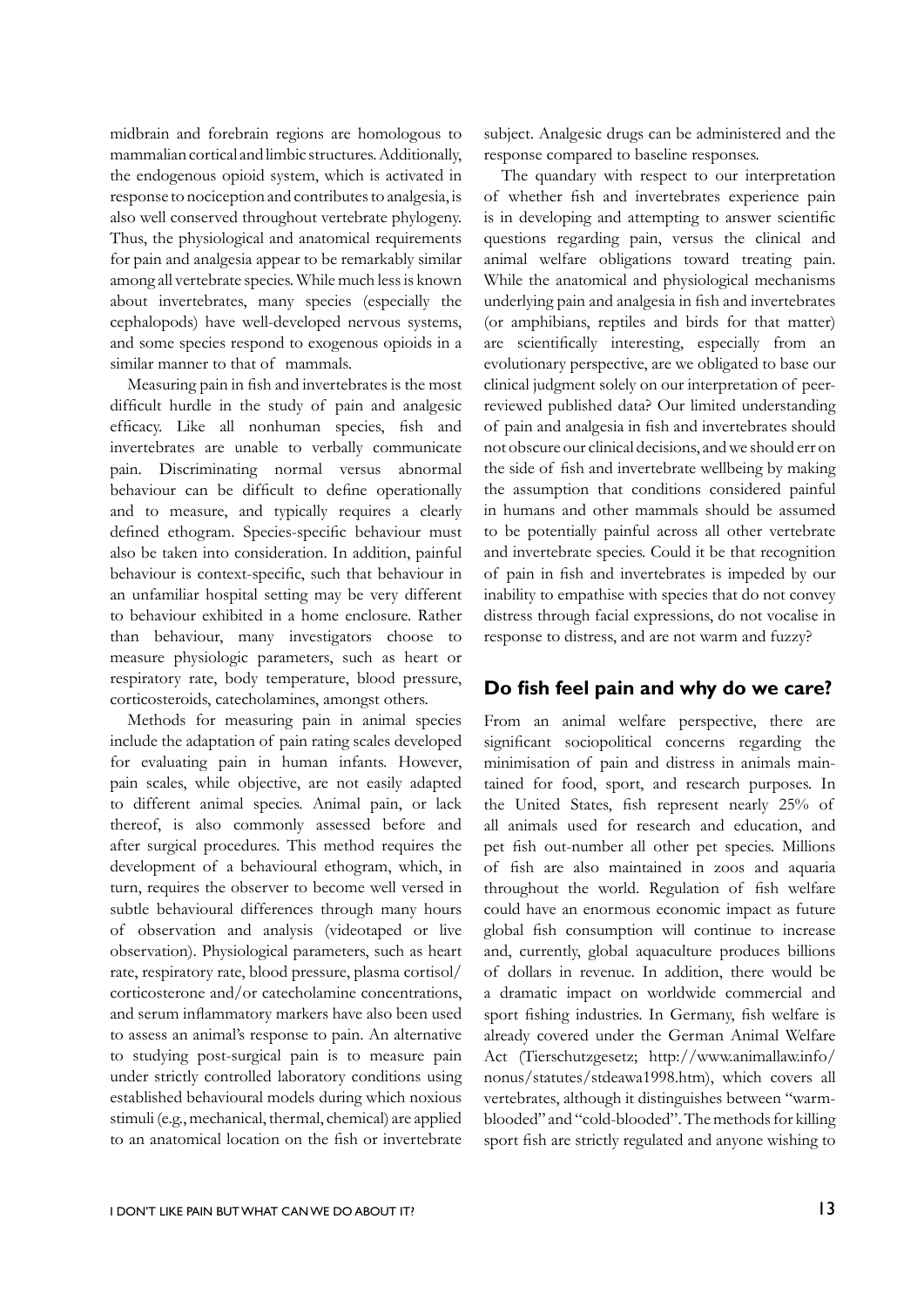fish in Germany must take lessons in fish welfare and pass an exam before being allowed to obtain a fishing license. There are also fines imposed and possible incarceration for causing harm and/or suffering.

From a clinical perspective, it is imperative that veterinarians provide pain relief to all animals, and they are ethically obligated to humane treatment of all animals, including fish. Therefore, a lack of understanding of pain in fish should not negate use of analgesics in situations considered painful in mammals. However, the choice and dosage of analgesics must be based on sound research, and sometimes the best we can do is extrapolate information from related species. Therefore, pursuit of clinically relevant pain and analgesia research is critical for expanding our understanding of these issues in fish.

There is substantial evidence that fish have the appropriate neuro-anatomical structures and pathways to experience pain (Sneddon et al. 2004; Braithwaite & Boulcott 2007; Sneddon 2009; Weber 2011). However, there are two recent, conflicting scientific perspectives, which have been at the forefront of the issue regarding fish pain. One is that fish lack a neocortex, and therefore, are unable to experience "pain" as we recognise it (Rose 2002). Rose argued that it was anthropomorphic of investigators to suggest that fish experience pain; rather, without a neocortex, a fish moving away from an electric shock or the teeth of a predator is analogous to a reflex or an unconscious behaviour. Alternatively, Sneddon and her colleagues argued that fish have peripheral nociceptors, functional neuroanatomical structures (the telencephalon is likely responsible for processing pain in fish, as in birds and mammals), and appropriate behaviour to substantiate that fish, in fact, can experience pain (Sneddon 2003; 2004; 2009; Sneddon et al. 2003a; 2003b).

While Rose continues to argue from the perspective that fish can't possibly experience pain because they lack a neocortex, others continue to provide experimental evidence in support of fish feeling pain. One argument against the hypothesis that a neocortex is necessary for an animal to experience pain is that birds, while lacking a neocortex, experience pain, which can be ameliorated using opioid drugs (Sladky et al. 2006; Paul-Murphy et al. 2009a; Paul-Murphy et al. 2009b; Cole et al. 2009). Avian brain-imaging

studies support the hypothesis that portions of the telencephalon and hippocampus are associated with pain perception, and the strongest evidence across phyla is that the telencephalon, not the neocortex, is the essential brain structure required for consciousness in animals (Merker 2007).

In human brain imaging studies, only the anterior cingulate gyrus (a 'limbic' system brain component) has demonstrated a consistent response during the conscious experience of pain (Shackman et al. 2011). Current evidence suggests that the fish telencephalon is considered the centre for pain processing as in other animals (Dunlop & Lamming 2005). Anatomical and brain lesion data support that the lateral and medial pallial regions (telencephalon) of the forebrain in bony fish are homologous to the mammalian hippocampus (learning and memory) and amygdala (emotion) (Sneddon 2009). As an example, goldfish and trout exposed to noxious needle pricks and heat, as well as gentle stroking with a paint brush, demonstrated neural responses recorded in the dorsal horn of the spinal cord and ascending pathways through cerebellum and tectum and up to the telencephalon (Dunlop & Lamming 2005).

Peripheral nociceptors in fish are thought to be analogous to those in mammals. Single unit recordings were made from receptive fields on the head of rainbow trout innervated by the trigeminal nerve, and five different nociceptor subtypes were determined in trout (Sneddon 2003; Sneddon et al. 2003b). In addition, endogenous opioids and opioid receptors were found in spinal cords and brains of fish (Rodriguez et al. 2000; de Velasco et al. 2009; Gonzalez-Nunez & Rodriguez 2009; Sanchez-Simon et al. 2010; Sundstrom et al. 2010). Expression of mu-, kappa-, and delta-opioid receptors in zebra fish has been localised throughout the brain and spinal cord (Gonzalez-Nunez & Rodriguez 2009). In zebra fish, the distribution and type of opioid receptors in the central nervous system supports a sensory or analgesic role for those receptors (Gonzalez-Nunez & Rodriguez 2009).

Behavioural patterns in fish under experimental conditions also support that fish experience pain. For example, elevated respiratory rate was associated with pain or distress in trout and koi (Sneddon 2009). Fish showed tail flick responses to electric shock, fin pinching, and needle pricks, and morphine attenuated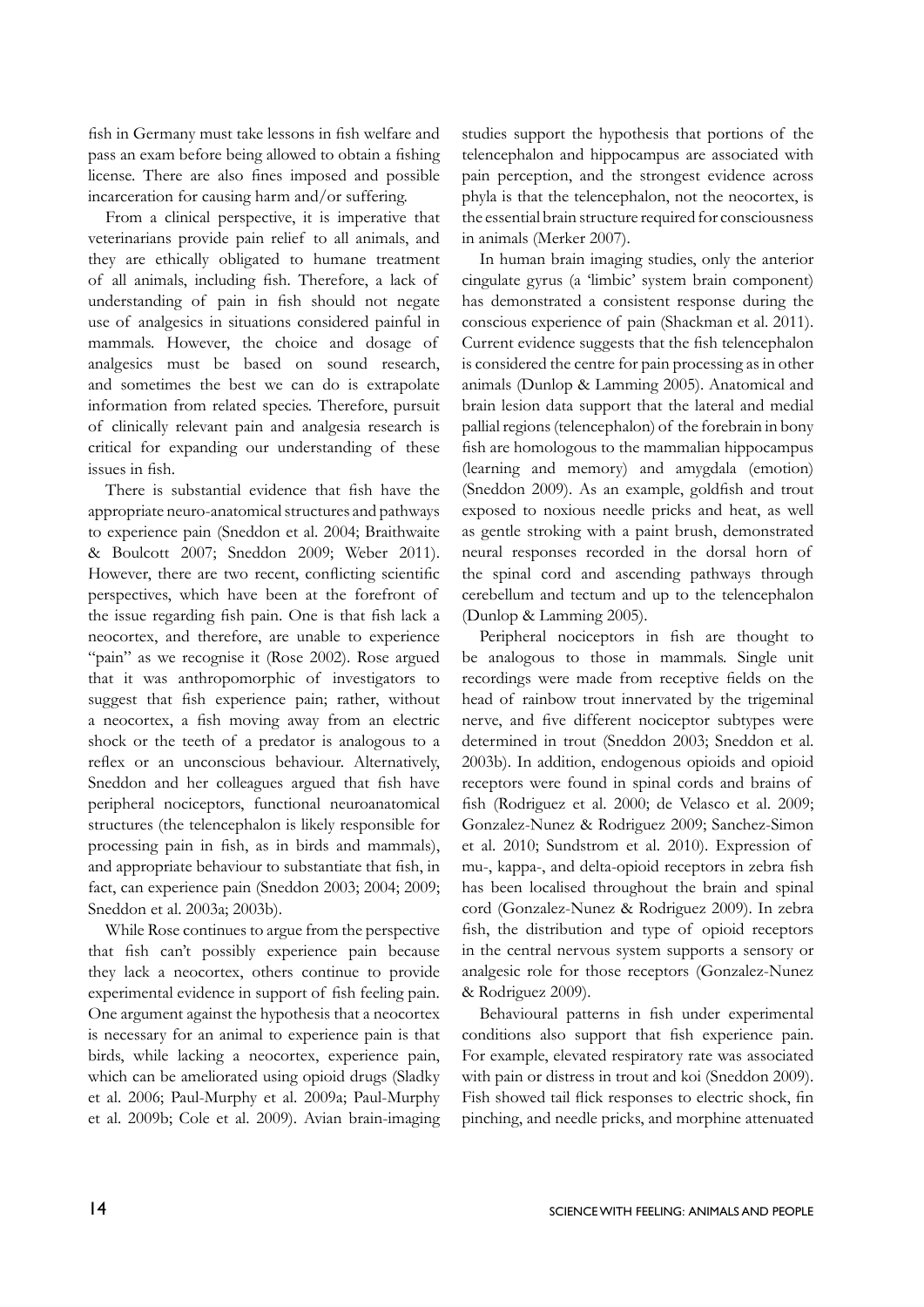these responses, while naloxone reversed the effects of morphine (Sladky et al. 2001; Dunlop & Lamming 2005; Braithwaite et al. 2007; Sneddon 2009). In a study in which trout lips were injected with bee venom or acetic acid, fish took longer to return to feeding, had increased respiratory rate, rocked side to side, and rubbed their lips in the bottom of their home aquarium (Sneddon 2003; Sneddon et al. 2003b). Morphine lessened these behavioural reactions to lip injection of bee venom and acetic acid (Sneddon et al. 2003b). Acetic acid injected into trout lips also caused impairment of novel object avoidance compared with fish having saline administered into their lips (Sneddon et al. 2003a).

The interpretation of these results suggested an impairment of avoidance behavior due to distraction caused by pain. A comparable phenomenon was described in humans with pain causing concentration and short-term memory deficits (Oosterman et al. 2011). With respect to efficacy of opioids in ameliorating post-surgical pain, koi undergoing a surgical procedure were administered butorphanol (kappa-agonist, mu-antagonist) or saline pre-surgically. Those receiving saline showed decreased activity, swam lower in water column, and had decreased feeding, while fish receiving butorphanol showed no significant change from pre-surgical behavior (Harms et al. 2005).

In my own recent experiments, koi undergoing a unilateral gonadectomy were more likely to return to normal behavior (food intake, increased activity, lack of hiding behavior, increased responsiveness to novel stimuli, rate of respiration post-surgically if they received morphine (5mg/kg) compared with both saline and butorphanol (10mg/kg) (Sladky, unpublished data). Untoward side-effects of opioids included hyperactivity in a few fish receiving morphine and buoyancy abnormalities in some of the fish receiving butorphanol. In pharmocokinetic studies of morphine in two fish species, trout and flounder, there was a rapid distribution after intracoelomic administration (within 30 minutes), but slow elimination (approximately 2 days) compared with mammals. Perhaps most importantly, the environmental (water) temperature in which the fish were maintained had a significant effect on the pharmacokinetics of morphine, with slower distribution and elimination at colder water temperatures (Newby et al. 2006).

Fish experience chemical and physiological stress responses similar to mammals. Fish produce "stress hormones" (cortisol and adrenaline) and release them in a similar way as mammals (Weber 2011). Like mammals, fish release dopamine and serotonin under stressful conditions, and substance P receptors have been found in some fish species (Moons et al. 1992). Substance P is produced in small-diameter sensory pain fibres and released into the dorsal horn of the spinal cord following noxious peripheral stimulation, promoting an increased sensitivity to pain. Substance P has been found in the central nervous system (CNS) of some fish species, with highest concentrations in the hypothalamus and forebrain (Batten et al. 1999). An evolutionarily ancient peptide neurotransmitter found in mammals, FMRFamide, was identified in trout brains (Castro et al. 2001). FMRFamide functions in analgesic and aversive responses in mammals.

## **What do we know about invertebrate pain?**

If our understanding of pain and its measurement is limited in fish, and we potentially have little to no empathy for fish pain and distress, how do we begin to understand and measure pain and distress in invertebrates? From a scientific perspective, research evaluating pain and analgesia in invertebrates provides an additional key component to understanding the evolution of nociception. From a clinical perspective, as in fish, when we are uncertain about a painful procedure, we should err on the side of the individual animal's welfare if at all possible, and this should include invertebrates. With increasing animal care and use regulations for all research animals, scientists are moving down the phylogenetic tree, using animals, such as invertebrates, that are not yet regulated.

From an invertebrate welfare perspective, cephalopod (e.g., octopus, cuttlefish, squid) welfare is considered salient in many countries (Mather 2001; Moltschaniwsky 2007). In New Zealand (Animal Welfare Act, 1999), Australia (Queensland Government Animal Care and Protection Act, 2001), and Norway (Animal Welfare Act, 2009), cephalpods and crustaceans (e.g., crabs, lobsters, crayfish, prawns) are included in animal welfare legislation. Currently, while there is no universal legislation concerning cephalopod welfare, cephalopod welfare is legislated in Canada, the United Kingdom, and legislation is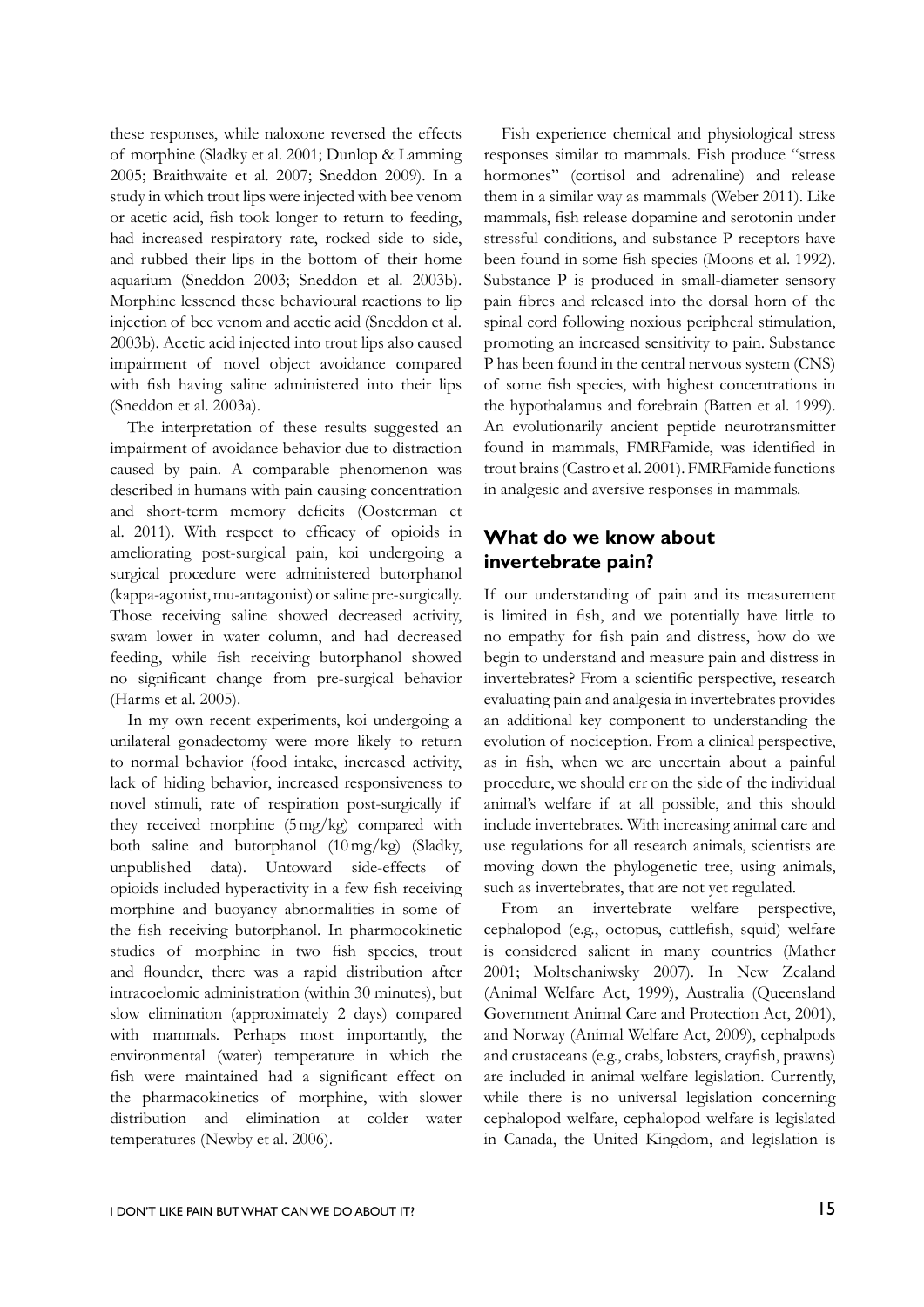in place in Australia and the United States in some institutions. *Octopus vulgaris* has been protected from invasive experimental research in the United Kingdom under The Animals (Scientific Procedures) Act of 1986 because of their large brains and highly developed learning skills. This legislation occurred years before invasive research on chimpanzees was restricted or banned in the United Kingdom (1997), New Zealand (1999), and The Netherlands (2002). In 2010, the European Union adopted a new set of requirements for the protection of animals in scientific procedures including those for research, education, and training, which will go into effect in 2013. This Directive will cover the welfare of all cephalopods. However, there is concern about the welfare of farmed aquatic invertebrates (e.g., shrimp, prawns, crabs, crayfish, mussels, oysters, lobsters, squid, octopus, cuttlefish, sea urchins, sea cucumbers, scallops, snails, clams, etc.). Many aquatic and terrestrial invertebrates are maintained as pets, in zoological institutions, in aquaria, and in research facilities.

What scientific evidence exists for invertebrates experiencing pain? Invertebrate nervous systems are highly diverse, ranging from the "nerve net" of the hydra, jellyfish, or sea anemone, to the relatively complex brain of the cephalopods. Except for cephalopods, "higher" invertebrates (arthropods, crustaceans, insects, arachnids) possess nervous systems consisting of several to many ganglia associated with body segments, which culminate in a primitive brain (Tobin & Bargmann 2004; Zullo & Hochner 2011). Although an octopus brain differs from a typical vertebrate's brain, it shares key features such as folded lobes, a hallmark of complexity, and distinct visual and tactile memory centers (Mather 2001; Grimaldia et al. 2007). When an electroencephalogram (EEG) is applied to the octopus brain, similar electrical patterns to vertebrates are generated, which is different from all other invertebrates studied (Zullo & Hochner 2011).

Although peripheral nociceptors have not been identified in cephalopods, there are no published reports that anyone has investigated peripheral nociception in cephalopods. On the other hand, nociceptors have been identified in anemones, sea cucumbers, leeches, nematodes, *Drosophila*, and many other insects (Kavaliers 1988; Tobin & Bargmann 2004; Xu, et al. 2006; Smith & Lewin 2009; Puri & Faulkes 2010). The leech has a segmented body; each segment possesses a ganglion containing T (touch), P (pressure) and N (noxious) cells. N cells respond to acid, capsaicin and heat (Tobin & Bargmann 2004). Other invertebrate species with peripheral nociceptors include sea slugs, fruit flies, and nematodes (Smith & Lewin 2009).

Many invertebrate species (earthworms, roundworms, molluscs, *Drosophila*) possess endogenous opioid receptors (Dalton & Widdowson 1989; Tobin & Bargmann 2004). Immunohistochemical staining indicated the presence of endogenous opioid receptors in nematodes (Prior et al. 2007). Mussels possess benzodiazepine and opioid receptors in their nervous systems (Gagne et al. 2010). In addition, there is genetic and physiologic evidence that invertebrates and vertebrates may have similar capacities with respect to pain and analgesia. The "Painless gene" in *Drosophila* is necessary for the flies to detect noxious heat (Xu et al. 2006). "Painless" encodes for the Transient Receptor Potential (TRP) ion channel, which is the evolutionary homolog of mammalian TRPA1, the ion channel that is responsible for sensing environmental irritants, pain, cold and mechanical stretch. As mentioned with fish, the FMRFamide-related family of peptides has been identified in molluscs and was implicated in modulation of nociception (Manev & Dimitrijevic 2004).

Pain-associated behaviour of invertebrates has been described in multiple species. In sea anemones, crabs, crayfish, sea slugs, snails, flatworms, crickets, praying mantis and *Drosophila*, withdrawal responses are observed with thermal and mechanical noxious stimuli (Zabala et al. 1984; Kavaliers 1988; Valeggia et al. 1989; Kavaliers et al. 1997; Wittenberg & Baumeister 1999; Kavaliers et al. 2000; Tobin & Bargmann 2004; Drew & Wood 2005; Xu et al. 2006; Pryor et al. 2007; Miller-Perez 2008; Smith & Lewin 2009; Nathaniela et al. 2010). Application of an irritant to one side of a cockroach evoked an accurately directed scratch reflex from the ipsilateral leg (Gritzay et al. 1998). Electric shock causes limb withdrawal in praying mantis (Zabala et al. 1984) and defensive responses in shrimp (Elwood & Appel 2009). It has also been demonstrated that morphine attenuated these nociceptive responses, and naloxone reversed the antinociceptive morphine effects, which implied that appropriate peripheral or central opioid receptors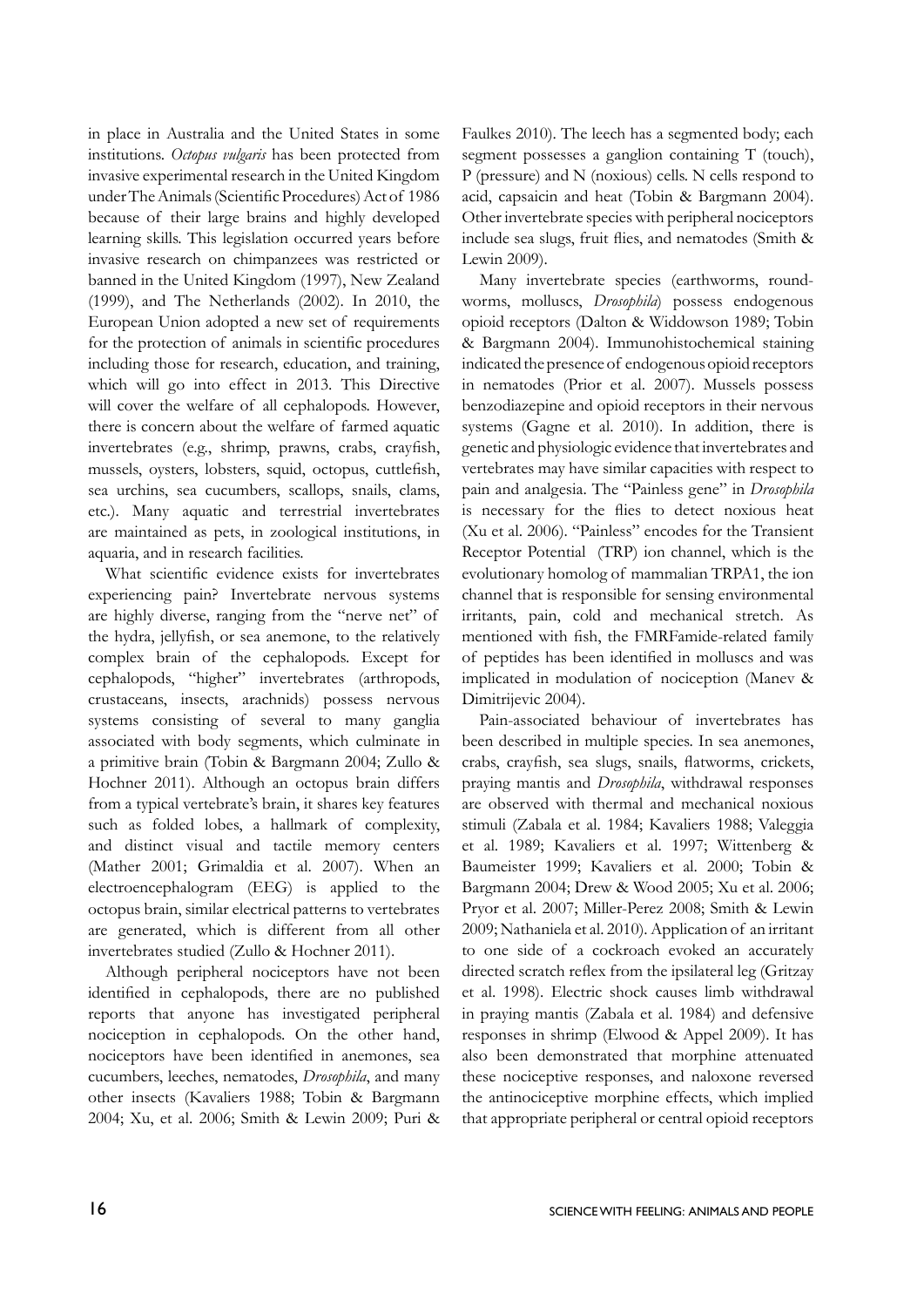are present in these invertebrate species. Land snails and cockroaches withdrew foot/limb in response to a noxious thermal stimulus, and mu-opioid agonists increased the withdrawal latency (Prato et al. 1995; Kavaliers et al. 2000; Gritzay et al. 1998). Naloxone was shown to block this increased withdrawal latency. Using an aquatic invertebrate species, applying acid to the antennae of prawns caused them to immediately begin rubbing their antennae (Elwood & Appel 2009). However, a separate study failed to replicate this in three species of shrimp, and extracellular recordings of antennal nerves showed no changes after application of acids (Puri & Faulkes 2010).

In an interesting behavioural learning study, electric shocks administered to hermit crabs caused them to vacate their shells. If novel vacant shells were provided, shocked crabs entered the new shells and never re-entered old shells, implying that the crabs associated their original shells with a negative experience. The crabs also showed post-electric shock related behaviours, such as rubbing affected body parts. These rubbing behaviours disappeared after morphine administration (Barr & Elwood 2011). In my own research, tarantulas consistently withdraw a limb after application of a noxious thermal stimulus using the Hargreaves apparatus (Sladky, unpublished data). When morphine (100mg/kg, intracoelomic) was administered, limb withdrawal increased compared to butorphanol (20mg/kg, intracoelomic) or saline. However, at the high morphine dosage, some of the tarantulas exhibited ataxia, although all appeared to return back to normal within 4-6 hours.

Cephalopods present a unique invertebrate phylogenetic dilemma with respect to our understanding of pain and analgesia. While no specific pain research has been conducted in cephalopods, several investigators believe that octopuses exhibit conscious behaviour (Mather 2001; Hochner et al. 2006; Moltschaniwsky et al. 2007; Mather 2008). Octopuses solve mazes, learn cues, play with objects, and remember solutions (Hochner et al. 2006; Mather 2008). Individual octopuses appear to have distinct personality traits, the first ever measured in an invertebrate species (Mather 2008). For example, octopuses confronted with the same threat alerts and food stimuli react in different ways. One might flee, but another might fight or show curiosity.

## **Conclusion**

The clear distinction that once existed between the terms "pain" and "nociception" has become blurred recently, to the point that many neuroscientists and clinicians no longer make a distinction; that is, most accept that nociception is equivalent to pain. There is substantive and compelling evidence from the neuroanatomical, neurophysiological and behavioural literature to suggest that, at some level, a variety of fish species experience pain under certain contexts. In my clinical experience, mu-opioid agonists appear to be most effective in providing pain relief, particularly post-surgically. In my research with koi, morphine sulfate (5mg/kg, IM) is the most effective analgesic drug with few side-effects, and I tend to use morphine or hydromorphone (2-3mg/kg, IM) in clinical practice. The evidence in support of invertebrates experiencing pain under a variety of conditions remains inconclusive, but is compelling, nonetheless. Subjectively, in my research using tarantulas, there is little question that they react to noxious thermal stimuli in a similar manner to mammals, birds, and reptiles. In addition, hypodermic needle insertion into the exoskeleton incites an immediate withdrawal reaction, followed by limb rubbing at the site of needle insertion. The cephalopods remain the enigmas of the invertebrate world and may soon become the poster animals for increased regulation and oversight for invertebrate care and welfare, as they are believed to learn, remember, play, and possibly exhibit consciousness.

Many veterinary clinicians argue that the administration of analgesics is risky to the patient and may mask behavioural signs of pain, which are considered evolutionarily adaptive for survival. However, veterinarians have an ethical obligation to treat painful conditions in all animals, including fish and invertebrates, as effective pain management reduces stress-induced disruption to homeostatic mechanisms, and also decreases morbidity and mortality associated with trauma or surgery. However, several obstacles limit successful analgesic use, including subjectivity in pain assessment, inadequate knowledge of analgesic efficacy across species, pharmacokinetics of analgesic drugs, and the unknown relationship between risks and benefits for specific drugs. It is my hope that future research will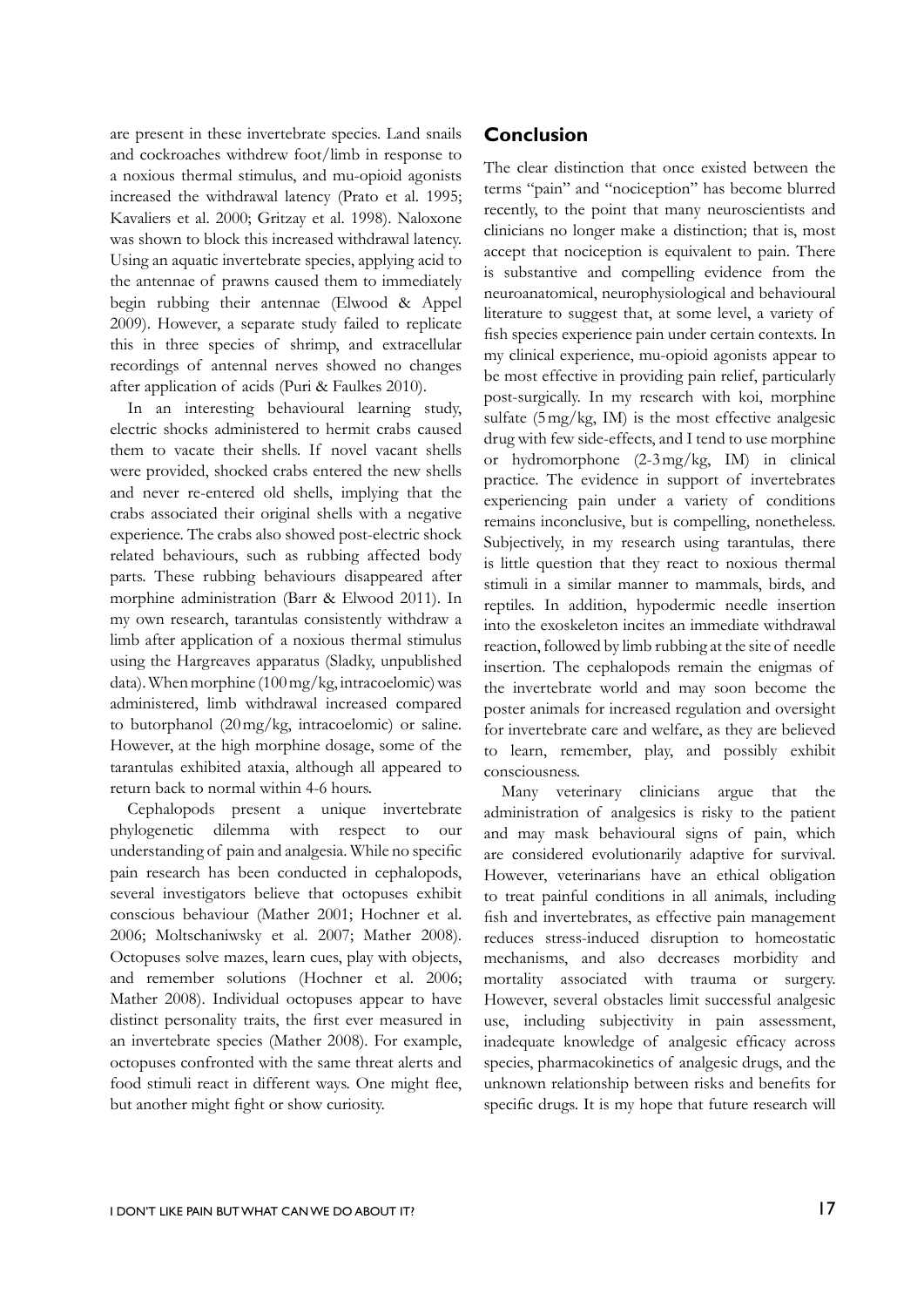help us to determine if, and at what phylogenetic level, fish and invertebrates feel pain. Until then, we must use all available evidence, especially in those species most closely related to the species being studied, to err on the side of animal in subjectively assessing that a procedure considered painful in a mammal, should also be considered potentially painful in an invertebrate or fish species.

#### **References**

- Ashley, P. J.; Sneddon, L. U.; McCrohan, C. R. 2007: Nociception in fish: stimulus-response properties of receptors on the head of trout *Oncorhynchus mykiss*. *Brain Research 1166*: 47-54.
- Barr, S.; Elwood, R. W. 2011: No evidence of analgesia to noxious shock in the shore crab, *Carinus maenas*. *Behavioral Processes 86*: 340-344.
- Braithwaite, V. A.; Boulcott, P. 2007: Pain perception, aversion and fear in fish. *Diseases of Aquatic Organisms 75*: 131-138.
- Castro, A.; Becerra, M.; Anadón, R.; Manso, M. J. 2001: Distribution and development of FMRFamide-like immunoreactive neuronal systems in the brain of the brown trout, *Salmo trutta fario*. *Journal of Comparative Neurology 440*: 43-64.
- Cole, G. A.; Paul-Murphy, J.; Krugner-Higby, L.; Klauer, J. M.; Medlin, S. E.; Keuler, N. S.; Sladky, K. K. 2009: Analgesic effects of meloxicam in Hispaniolan parrots (*Amazona ventralis*) with experimentallyinduced arthritis. *American Journal of Veterinary Research 70*: 1471-1476.
- Dalton, L. M.; Widdowson, P. S. 1989: The involvement of opioid peptides in stress-induced analgesia in the slug *Arion ater*. *Peptides 10*: 9-13.
- de Velasco, E. M.; Law, P. Y.; Rodríguez, R. E. 2009: Mu opioid receptor from the zebrafish exhibits functional characteristics as those of mammalian mu opioid receptor. *Zebrafish 6*: 259-268.
- Drew, L. J.; Wood, J. N. 2005:Worm sensation! *Molecular Pain 1*: 8.
- Dunlop, R.; Laming, P. 2005: Mechanoreceptive and nociceptive responses in the central nervous system of goldfish (*Carassius auratus*) and trout (*Oncorhynchus mykiss*). *Journal of Pain 6*: 561-568.
- Elwood, R. W.; Appel, M. 2009: Pain experience in hermit crabs? *Animal Behavior 77*: 1243–1246.
- Gagné, F.; André, C.; Gélinas, M. 2010: Neurochemical effects of benzodiazepine and morphine on freshwater mussels. *Comparative Biochemistry and Physiology. C. Comparative Pharmacology and Toxicology 152*: 207-214.
- González-Núñez, V.; Barrallo, A.; Traynor, J. R.; Rodríguez, R. E. 2006: Characterization of opioid-binding sites in zebrafish brain. *Journal of Pharmacology and Experimental Therapeutics 316*: 900-904.
- Gonzalez-Nunez, V.; Rodríguez, R E. 2009:The zebrafish: a model to study the endogenous mechanisms of pain. *ILAR Journal 50*: 373-386.
- Grimaldia, A. M.; Agnisolab, C.; Fiorito, G. 2007: Using ultrasound to estimate brain size in the cephalopod *Octopus vulgaris* Cuvier in vivo. *Brain Research 1183*: 66-73.
- Gritzay, O. B.; Pilipenko, V. E.; Dubinin, V. A. 1998: The behavior of the cockroach *Periplaneta Americana* in "hot plate" and "open field" under the action of various analgetics. *Proceedings of Measuring Behavior Conference, 1998*. http://www.noldus.webaxxs.net/ events/mb98/abstracts/gritzay.htm.
- Harms, C. A.; Lewbart, G. A.; Swanson, C. R.; Kishimori, J. M.; Boylan, S. M. 2005: Behavioral and clinical pathology changes in koi carp (*Cyprinus carpio*) subjected to anesthesia and surgery with and without intra-operative analgesics. *Comparative Medicine 55*: 221-226.
- Hochner, B.; Shomrat, T.; Fiorito, G. 2006: The octopus: a model for a comparative analysis of the evolution of learning and memory mechanisms. *The Biological Bulletin 210*: 308-17.
- IASP 1994: Pain definition. http://www.iasp-pain. org/AM/Template.cfm?Section=Pain\_Defi...isplay. cfm&ContentID=1728.
- Kavaliers, M. 1988: Evolutionary and comparative aspects of nociception. *Brain Research Bulletin 21*: 923-931.
- Kavaliers, M.; Choleris, E.; Saucier, D. M. 1997: The NMDA receptor antagonist, NPC 12626, reduces the pronociceptive effects of orphanin FQ and kappa opiate antinociception in the land snail, *Cepaea nemoralis*. *Peptides 18*: 943-947.
- Kavaliers, M.; Perrot-Sinal, T. S.; Desjardins, D. C.; Cross-Mellor, S. K.; Wiebe, J. P. 2000: Antinociceptive effects of the neuroactive steroid, 3α-Hydroxy-5α-Pregnan-20-ONE and progesterone in the land snail, Cepaea nemoralis. *Neuroscience 95*: 807–812.
- Macho Sanchez-Simon, F.; Rodriguez, R. E. 2010: Expression of the nociceptin receptor during zebrafish development: influence of morphine and nociceptin. *International Journal of Developmental Neuroscience 27*: 315-320.
- Manev, H.; Dimitrijevic, N. 2004: Drosophila model for in vivo pharmacological analgesia research. *European Journal of Pharmacology 491*: 207-208.
- Manev, H.; Dimitrijevic, N. 2005: Fruit flies for anti-pain drug discovery. *Life Science 76*: 2403-2407.
- Mather, J. A. 2001: Animal suffering: an invertebrate perspective. *Journal of Applied Animal Welfare Science 4*: 151-156.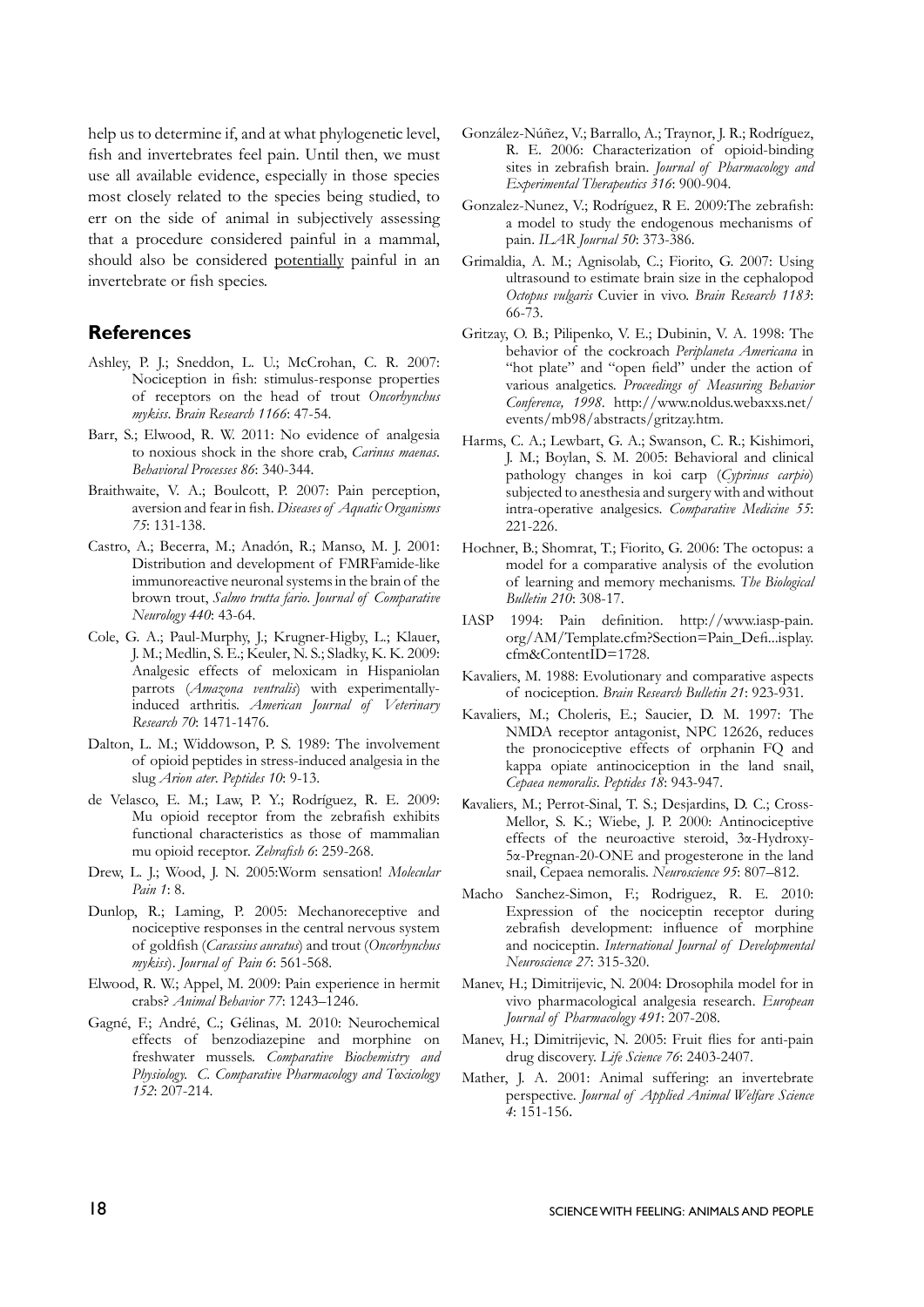- Mather, J. A. 2008: Cephalopod consciousness: behavioural evidence. *Consciousness and Cognition17*: 37-48.
- Merker, B. 2007: Consciousness without a cerebral cortex: a challenge for neuroscience and medicine. *Behavioral Brain Science 30*: 63-134.
- Merskey, H.; Bogduk, N. 1994: Classification of Chronic Pain. IASP Task Force on Taxonomy. 2<sup>nd</sup> ed. Seattle: IASP Press.
- Miller-Pérez, C.; Sánchez-Islas, E.; Pellicer, F.; Rodríguez-Manzo, G.; Cruz, S. L.; León-Olea, M. 2008: Role of nociceptin/orphanin FQ and the pseudopeptide [Phe<sup>1</sup> $\Psi$ (CH<sup>2</sup>NH) Gly<sup>2</sup>]-nociceptin(1–13)-NH<sub>2</sub> and their interaction with classic opioids in the modulation of thermonociception in the land snail *Helix aspersa*. *European Journal of Pharmacology 581*: 77-85.
- Moltschaniwsky, N. A.; Hall, K.; Lipinski, M. R.; Marian, J. E. A. R.; Nishiguchi, M.; Sakai, M.; Shulman, D. J.; Sinclair, B.; Sinn, D. L.; Staudinger, M.; Van Gelderen, R.; Villanueva, R.; Warnke, K. 2007: Ethical and welfare considerations when using cephalopods as experimental animals. *Reviews in Fish Biology and Fisheries 17*: 455-476.
- Moons, L.; Batten, T. F.; Vandesande, F. 1992: Comparative distribution of substance P (SP) and cholecystokinin (CCK) binding sites and immunoreactivity in the brain of the sea bass (*Dicentrarchus labrax*). *Peptides 13*: 37-46.
- Nathaniela, T. I.; Pankseppb, J.; Hubera, R. 2010: Effects of a single and repeated morphine treatment on conditioned and unconditioned behavioral sensitization in Crayfish. *Behavioral Brain Research 207*: 310-320.
- Newby, N. C.; Gamperl, A. K.; Stevens, E. D. 2007: Cardiorespiratory effects and efficacy of morphine sulfate in winter flounder (Pseudopleuronectes americanus). American Journal of Veterinary Research 68: 592-597.
- Newby, N. C.; Mendonça, P. C.; Gamperl, K.; Stevens, E. D. 2006: Pharmacokinetics of morphine in fish: winter flounder (*Pseudopleuronectes americanus*) and seawater-acclimated rainbow trout (*Oncorhynchus mykiss*). *Comparative Biochemistry and Physiology. C. Comparative Pharmacology and Toxicology 143*: 275-283.
- Nordgreen, J.; Kolsrud, H. H.; Ranheim, B.; Horsberg, T. E. 2009: Pharmacokinetics of morphine after intramuscular injection in common goldfish *Carassius auratus* and Atlantic salmon *Salmo salar*. *Diseases of Aquatic Organisms 88*: 55-63.
- Oosterman, J. M.; Derksen, L. C.; van Wijck, A. J.; Veldhuijzen, D. S.; Kessels, R. P. 2011: Memory functions in chronic pain: examining contributions of attention and age to test performance. *The Clinical Journal of Pain 27*: 70-75.
- Paul-Murphy, J.; Krugner-Higby, L.; Tourdot, R. L.; Sladky, K. K.; Klauer, J.; Keuler, N. S.; Brown, C. S.; Heath, T. D. 2009a: Evaluation of liposome-encapsulated butorphanol tartrate for experimentally induced arthritic pain in Green-Cheeked Conures (*Pyrrhura molinae*). *American Journal of Veterinary Research 70*: 1211-1219.
- Paul-Murphy, J.; Ludders, J. W.; Robertson, S. A.; Gaynor, J. S.; Hellyer, P. W.; Wong, P. L. 2004: The need for a cross-species approach to the study of pain in animals. *Journal of the American Veterinary Medicine Association 224*: 692-697.
- Paul-Murphy, J.; Sladky, K. K.; Krugner-Higby, L.; Stading, B.; Klauer, J.; Keuler, N. S.; Brown, C.; Heath, T. D. 2009b: Analgesic effects of carprofen and liposome-encapsulated butorphanol tartrate for experimentally induced arthritic pain in Hispaniolan parrots (*Amazona ventralis*). *American Journal of Veterinary Research 70*: 1201-1210.
- Prato, F. S.; Carson, J. J. L.; Ossenkopp, K.-P.; Kavaliers, M. 1995: Possible mechanisms by which extremely low frequency magnetic fields affect opioid function. *Federation of American Societies for Experimental Biology 9*: 807-814.
- Pryor, S. C.; Nieto, F.; Henry, S.; Sarfo, J. 2007: The effect of opiates and opiate antagonists on heat latency response in the parasitic nematode *Ascaris suum*. *Life Sciences 80*: 1650-1655.
- Puri, S.; Faulkes, Z. 2010: Do decapod crustaceans have nociceptors for extreme pH? *PLoS One 5*: e10244.
- Rodriguez, R. E.; Barrallo, A.; Garcia-Malvar, F.; McFadyen, I. J.; Gonzalez-Sarmiento, R.; Traynor, J. R. 2000: Characterization of ZFOR1, a putative delta-opioid receptor from the teleost zebrafish (*Danio rerio*). *Neuroscience Letters 288*: 207-210.
- Rose, J. D. 2007: Anthropomorphism and 'mental welfare' of fishes. *Diseases of Aquatic Organisms 75*: 139-154.
- Sanchez-Simon, F. M.; Arenzana, F. J.; Rodriguez, R. E. 2010: In vivo effects of morphine on neuronal fate and opioid receptor expression in zebrafish embryos. *European Journal of Neuroscience 32*: 550-559.
- Shackman, A. J.; Salomons, T. V.; Slagter, H. A.; Fox, A. S.; Winter, J. J.; Davidson, R. J. 2011: The integration of negative effect, pain and cognitive control in the cingulate cortex. *Nature Reviews Neuroscience 12*: 154-167.
- Sladky, K. K.; Krugner-Higby, L.; Meek-Walker, E. B.; Heath, T. D.; Paul-Murphy, J. 2006: Serum concentrations and analgesic effects of liposomeencapsulated and standard butorphanol tartrate in Hispaniolan parrots (*Amazona ventralis*). *American Journal of Veterinary Research 67*: 775-781.